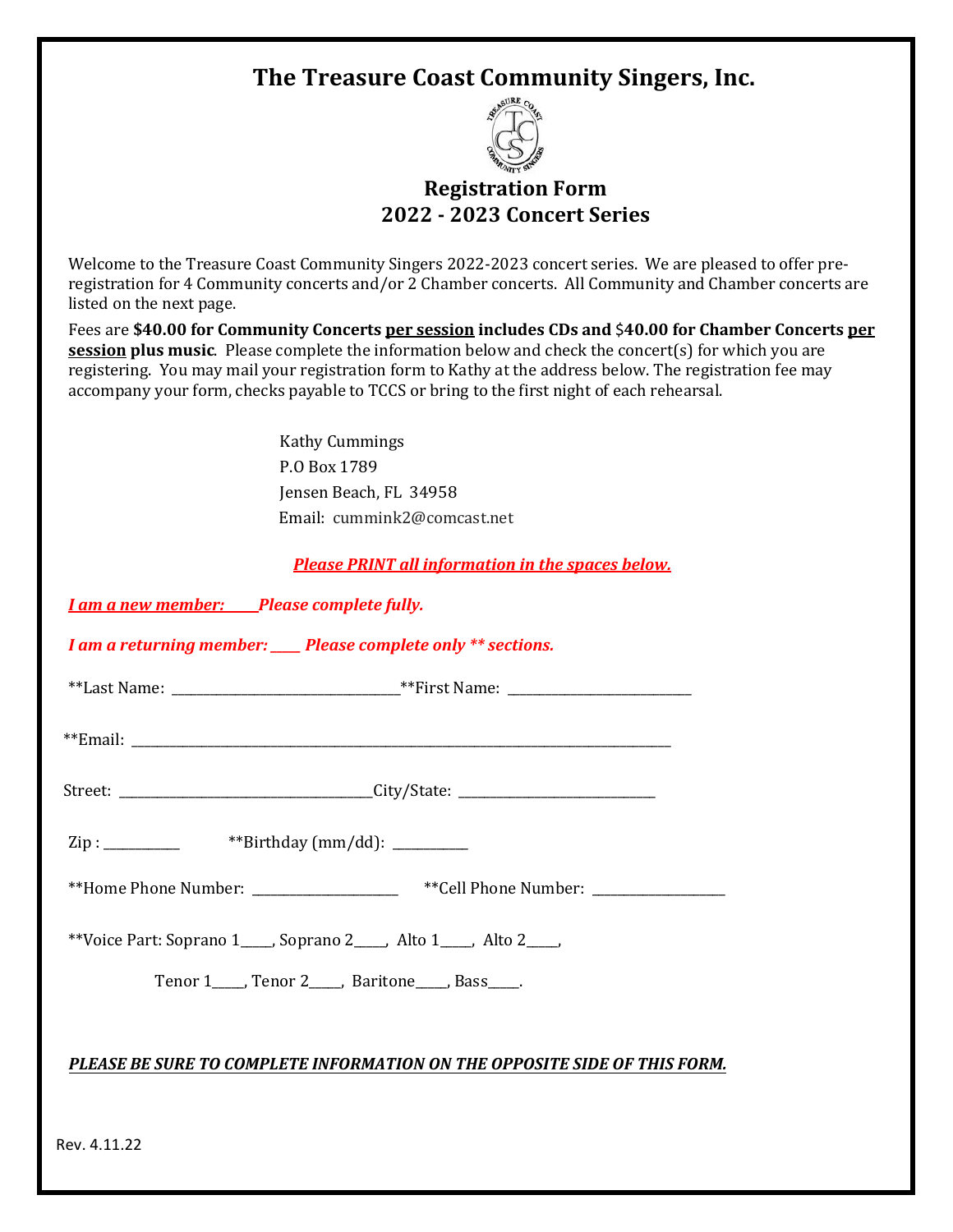### **CONCERT REGISTRATION**

Please place an "X" in the concert(s) that you are registering for today.

**COMMUNITY CONCERTS: Rehearsals are on Monday nights from 7:00-8:00pm at Trinity United Methodist Church, 2221 NE Savannah Rd. Jensen Beach.** 

**Registrations are from 6:00-6:45 pm on the registration nights for each session.** 

| "Tony Awards!" |                         |
|----------------|-------------------------|
| Registrations: | August 15, 22, 29, 2022 |
| Concert Dates: | October 8-9, 2022       |

\_\_\_\_\_"Holiday Spectacular!" Registrations: October 10, 17, 24, 2022 Concert Dates: December 8-11, 2022

\_\_\_\_\_" Best of Twenty!" Registrations: January 9, 16, 23, 2023 Concert Dates: March 11-12, 2023

| " The British Invasion" |                        |  |  |
|-------------------------|------------------------|--|--|
| Registration:           | March 13, 20, 27, 2023 |  |  |
| Concert Dates:          | May 20-21, 2023        |  |  |

**CHAMBER CONCERTS: Rehearsals are on Monday nights from 6:00-7:00 pm at Trinity United Methodist Church, 2221 NE Savannah Rd. Jensen Beach.**

**Registrations are from 5:00-5:45 pm on the registration nights.** 

| "Handel's Messiah"    |                         |  |
|-----------------------|-------------------------|--|
| Registrations:        | August 15, 22, 29, 2022 |  |
| <b>Concert Dates:</b> | November 19-20, 2022    |  |

\_\_\_\_\_"Mozart's Requiem" Registrations: January 9, 16, 23, 2023 Concert Dates: April 15-16, 2023

**TCCS is a volunteer organization. Our continued success depends on the volunteer support of our members. Each member is encouraged to join a team. Please review the descriptions below and decide how you can best help us. Mark your top three choices to join teams. If already a team member of one or more of your choices, please indicate so by inserting a \*.** 

| `hoica 1∙<br>01 UU 1. |  |
|-----------------------|--|
|                       |  |

\_\_\_ Choice 2: \_\_\_\_\_\_\_\_\_\_\_\_\_\_\_\_\_\_\_\_\_\_\_\_\_\_\_\_\_\_\_\_\_\_

| 'hoice'<br><u>.</u> |  |
|---------------------|--|
|                     |  |

Rev. 4.11.22